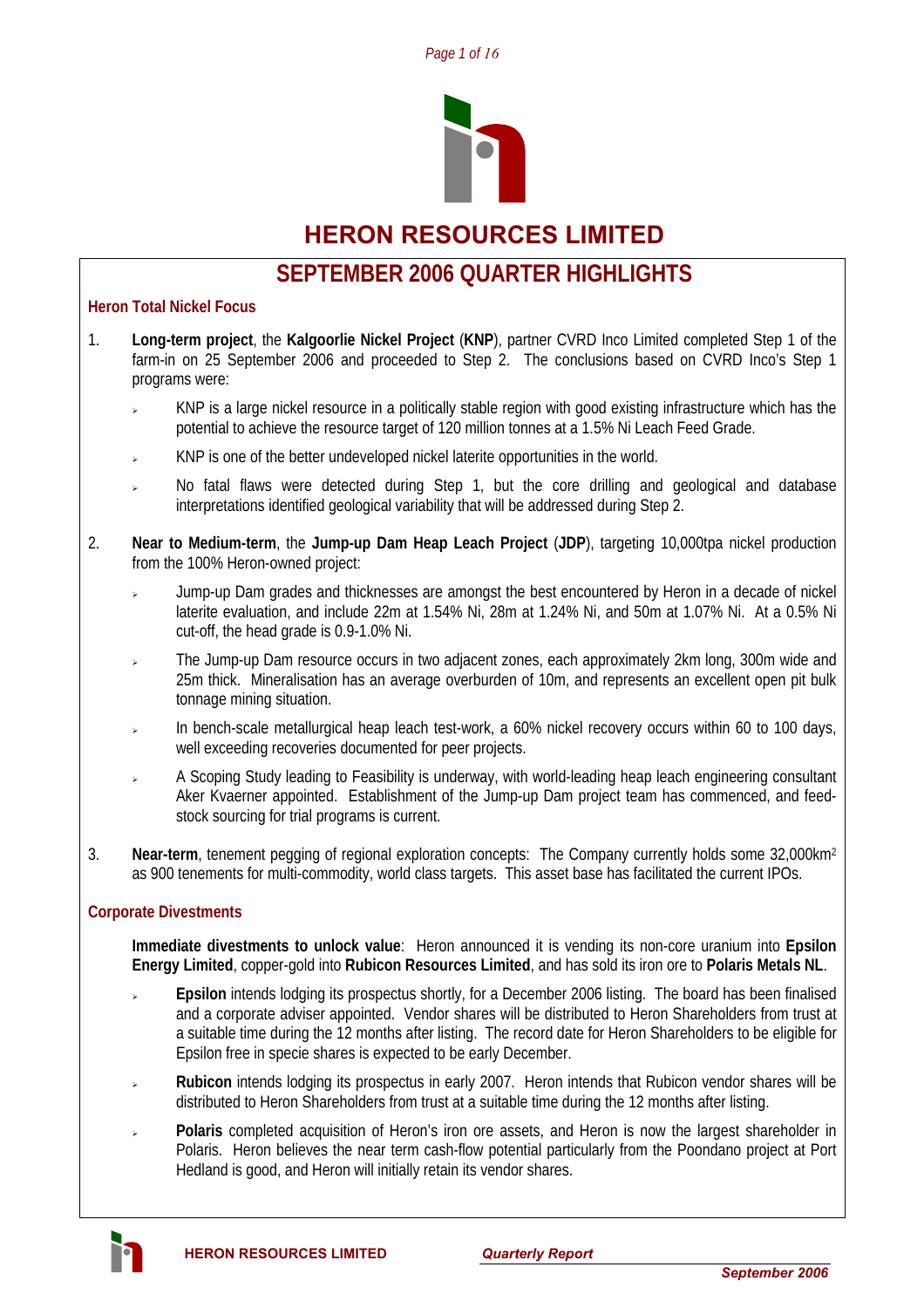

21 Close Way, Kalgoorlie WA 6430 PO Box 1280, Kalgoorlie WA 6430 Phone 61 8 9091 9253 Facsimile 61 8 9091 9256

Email heron@heronresources.com.au Website http://heronresources.com.au ABN 30 068 263 098

## **HERON RESOURCES LIMITED June 2006 Quarterly Report**

## **1. SUMMARY**

**Nickel Laterite Farm-in and Joint Venture (HRR 100%, CVRD Inco earning 60% by mine commissioning)** 

The long term focus of the Company is the **Kalgoorlie Nickel Project** (KNP**)** with partner CVRD Inco Limited. The target is a project delivering 50,000 to 60,000 tonnes of nickel metal over a 20 year project life at robust cash costs. Heron through the **KNP Farm-in and Joint Venture Agreement** (FIJVA) will have a 40% interest in the final project with a funded pathway through to development.

## **Step 1**

CVRD Inco has completed Step 1 of the KNP, and having assessed the results, has decided it will continue onto Step 2 pursuant to the KNP FIJVA.

## **Step 2**

The Step 2 program will evaluate economically feasible process and flow-sheets for the KNP by performing batch test work and mini pilot plant scale tests using drill-core samples.

The Program and Budget for the first six months of Step 2 and includes around US\$1 million for drilling and US\$0.7 million for metallurgical test-work, beneficiation and assaying:

- 1. Bench Scale Metallurgical Tests, involving approximately 100 samples for High Pressure Acid Leaching and Atmospheric Leaching, followed by settling and rheology tests.
- 2. Crushing, attritioning and scrubbing to determine optimal crush size and to evaluate beneficiation.
- 3. Bulk metallurgical tests, including drilling to provide sufficient sample for three, 500kg semi continuous pilot high pressure leach runs.
- 4. Detailed drilling and geological evaluation of the Siberia North and Highway Projects to improve geological understanding in particular the controls on high grade mineralisation and its continuity, and determine drilling types and densities required to adequately define resources and reserves during Step 3 of the Pre-Feasibility Study.



#### **HERON RESOURCES LIMITED** *Quarterly Report*

## **Laterite Heap Leach (HRR 100%)**

The Company commenced a staged Scoping and Feasibility Study into its 100%-owned Jump-up Dam Project, located 150km north-east of Kalgoorlie-Boulder in Western Australia. The study will look at the economic production of nickel via development of a heap leaching operation.

Project timelines are subject to positive technical studies, acid supply contracts, off-take agreements and financing, but are anticipated to approximate the following:

- 1. Construction of the initial trial leaching circuit during 2007.
- 2. Production of around 500 1,000tpa from a demonstration plant commencing during 2007- 2008.
- 3. Subject to securing suitable project funding, full commercial production is planned to commence in 2009 at a rate of 5,000tpa ramping up to 10,000tpa of nickel production in intermediate product during the 18 months following commencement of commercial leaching.

At a bench-scale, the current Heron heap leach testwork has obtained recoveries of 60% nickel after 100 days, with two samples demonstrating very fast recoveries of up to 60% within 20 days. This compares very favourably with test results from projects currently in construction where 60% nickel recovery is reached after 300 days.



*Photo Garnierite, green material in chip-trays.* 

*The Jump-up Dam drilling has identified a unique high nickel grade mineral termed "garnierite". This could account for the observed high grade laterite intercepts.*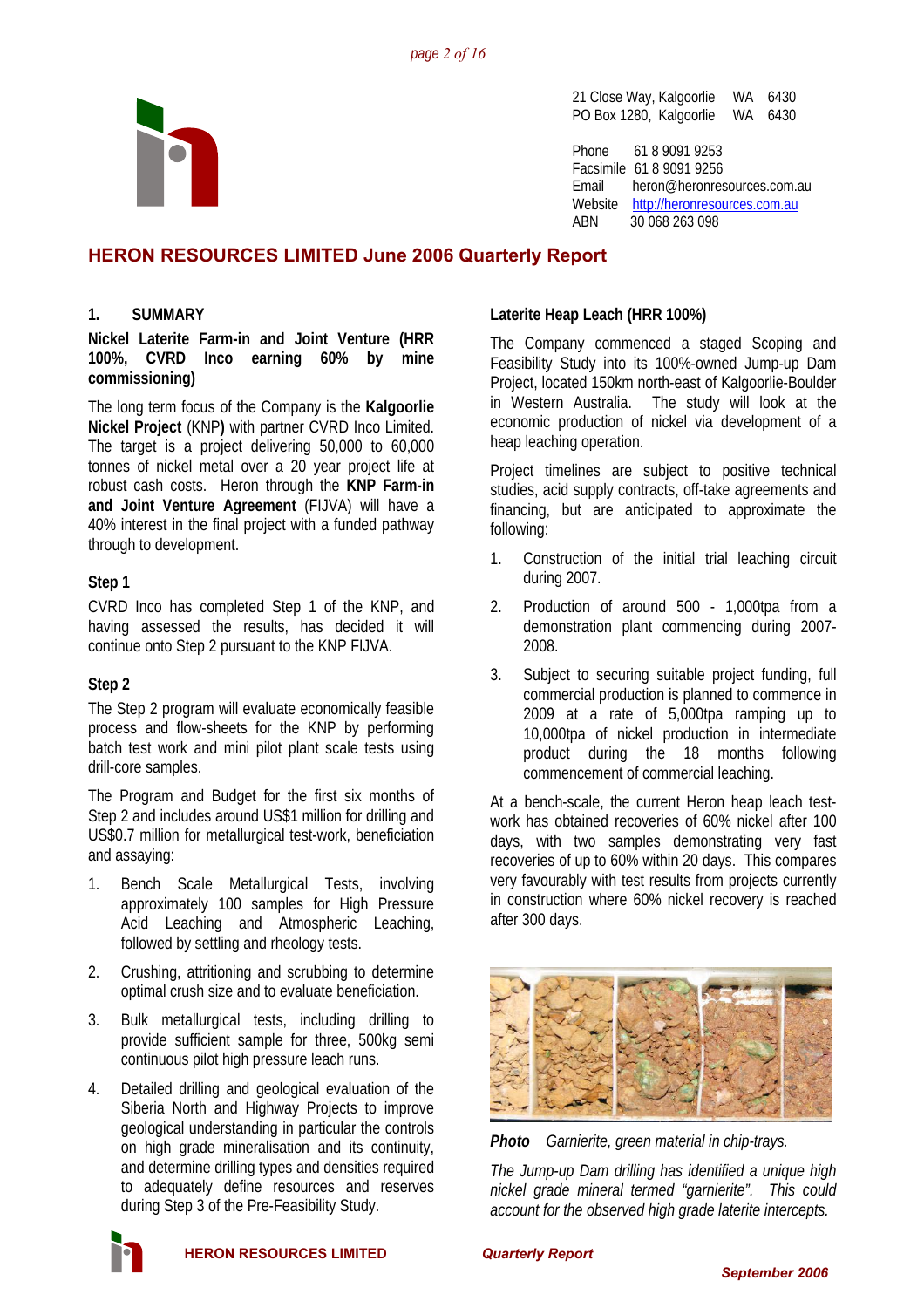## **Nickel Sulphide Production**

Heron has sought suitable sulphide nickel projects with near term production potential available for acquisition, both in Western Australia and elsewhere.

Heron will continue to investigate opportunities but will only invest where the broad skill set of Heron will add significant value to the opportunity. Heron's is benchmark target is nickel production of 10,000 tonnes of contained metal production inside 4 years.

To date, Heron's existing portfolio of projects offers better value than those offered for sale.

#### **Nickel Sulphide Exploration**

Heron has developed **nickel sulphide targets** both within the areas of 100% Heron nickel rights in the Eastern Goldfields, and within the CVRD Inco KNP tenements.

#### **Eastern Goldfields Sulphides (HRR 100%)**

Electro Magnetic (EM) geophysical surveys evaluated a number of nickel sulphide targets at the **Cowarna Downs**, **Trans East** and **Merolia** projects (HRR100%).

Initial drill testing during the Quarter confirmed barren massive sulphides as the EM conductor sources. All targets are located in fertile nickel sulphide belts, and additional targeting programs are planned.

#### **KNP Sulphides ((HRR 100%, CVRD Inco right to earn 60%)**

## **Ghost Rocks**

Disseminated primary nickel sulphides were located in reconnaissance laterite drilling in the area of the previously reported Ghost Rocks gossan. While nickel assay results were low at 0.25% Ni, the presence of the sulphides demonstrates the fertility of this belt, and warrants systematic EM surveying.

## **Emu Lake North**

A moving loop EM survey was completed at Emu Lake North, identifying a subtle conductor on the margin of a strong stratigraphic conductor. Heron interprets the strong conductor to be due to black shales at the contact between the ultramafic and the underlying felsic volcanics. The subtle conductor occurs in the same stratigraphic position as nickel sulphides intersected to the immediate south by the Jubilee Mines-Image Resources Joint venture (previous Jubilee drilling includes 2m at 6.2% Ni). Mapped nickel sulphide gossan is associated with the Heron EM target.

A drill program has been designed to test this most exciting nickel sulphide prospect. A drill rig is expected to become available during the December Quarter.

#### **CORPORATE**

#### **CVRD Takeover of Inco**

Heron's KNP partner, Inco, has been taken over by integrated Brazil-based minerals producer CVRD.

The CVRD takeover of Inco has no effect on the KNP FIJVA. CVRD (as owner of Inco) is bound by the terms of the FIJVA, including the recently announced Step 2 commitment. CVRD Inco must complete Step 2 by 30 September 2007, and if it so elects, commence Step 3 by 30 October 2007.

Heron has had informal technical discussions with CVRD, and looks forward to developing the KNP, now in partnership with CVRD.

In recent times, CVRD also took over Canico with its Onca Puma nickel laterite project in Brazil. Weda Bay Minerals with its namesake nickel laterite project in Indonesia was taken over by Eramet, and WMC with its integrated Western Australia nickel division fell to BHP Billiton. In 2006 Xstrata took over Falconbridge, and on-going merger and acquisition moves involving Inco with Falconbridge, then Teck Cominco, then Phelps Dodge, and finally CVRD culminated with CVRD successfully acquiring Inco.

In the current high nickel price regime, the world nickel industry, as would be expected, is undergoing major corporate rationalisation, with strong takeover activity as majors seek to secure long term nickel resource bases and strategic assets.

Heron acknowledges the professionalism and hard work of the Inco team with whom we have worked for the past two years, and looks forward to continuing with the team but now under the CVRD banner.

#### **Divestments**

Heron aims to develop into a pure nickel production company, and this strategy has required the de-merger of the Company's non-nickel assets.

The **Rubicon** and **Epsilon** initiatives will require Heron Shareholder approval, with Extraordinary General Meeting (EGM) expected during November 2006 for Epsilon, and late 2006 for Rubicon. On or about five days following the EGMs, the Record Dates will be set for Heron Shareholders for their free in specie share entitlements.

The iron ore assets were sold to **Polaris Metals NL**. Heron representative Ian Buchhorn has joined the Polaris board, and the Company is optimistic of Heron being the recipient of future dividend streams from Polaris as it develops production from the iron ore assets at Poondano and elsewhere.

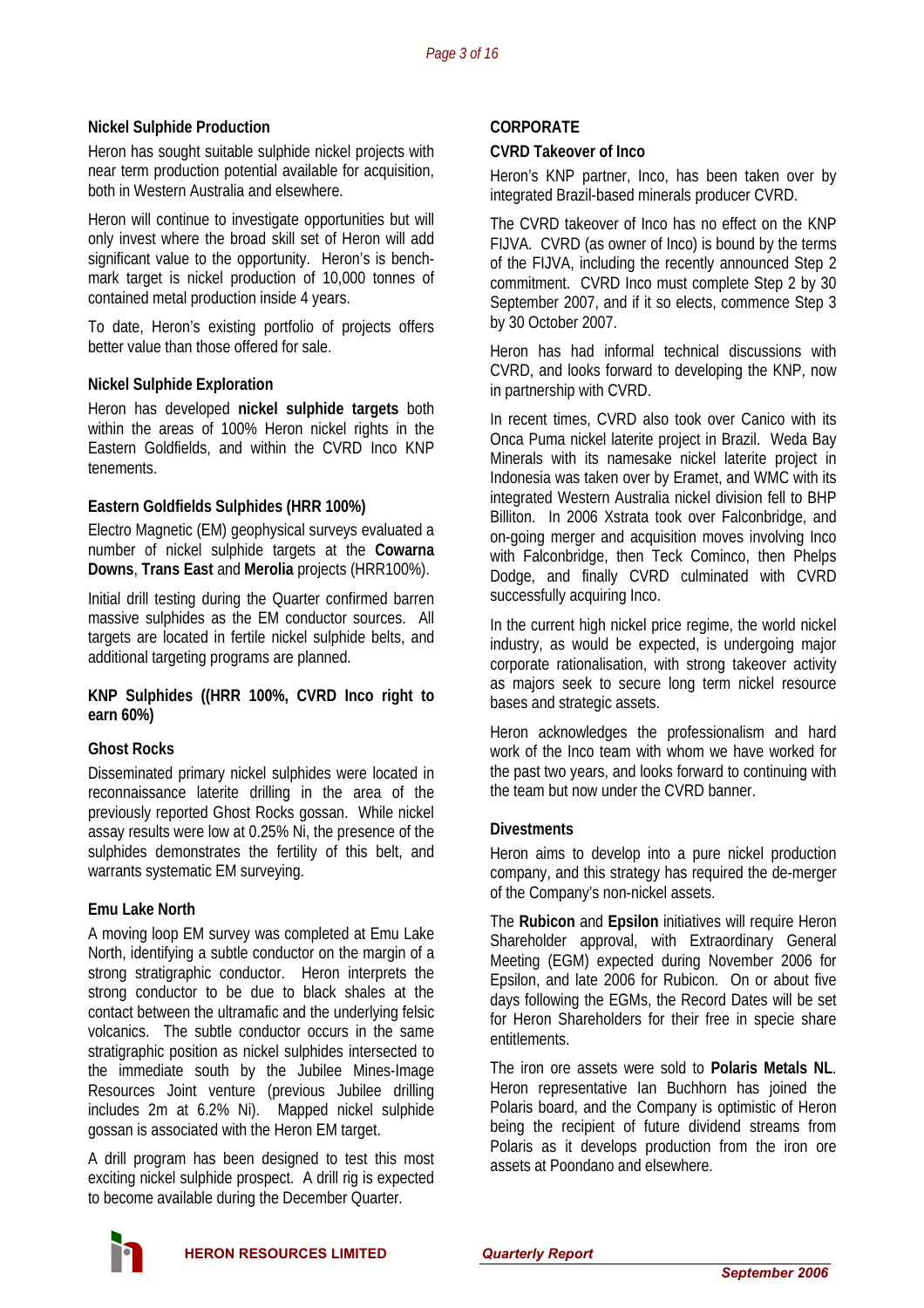



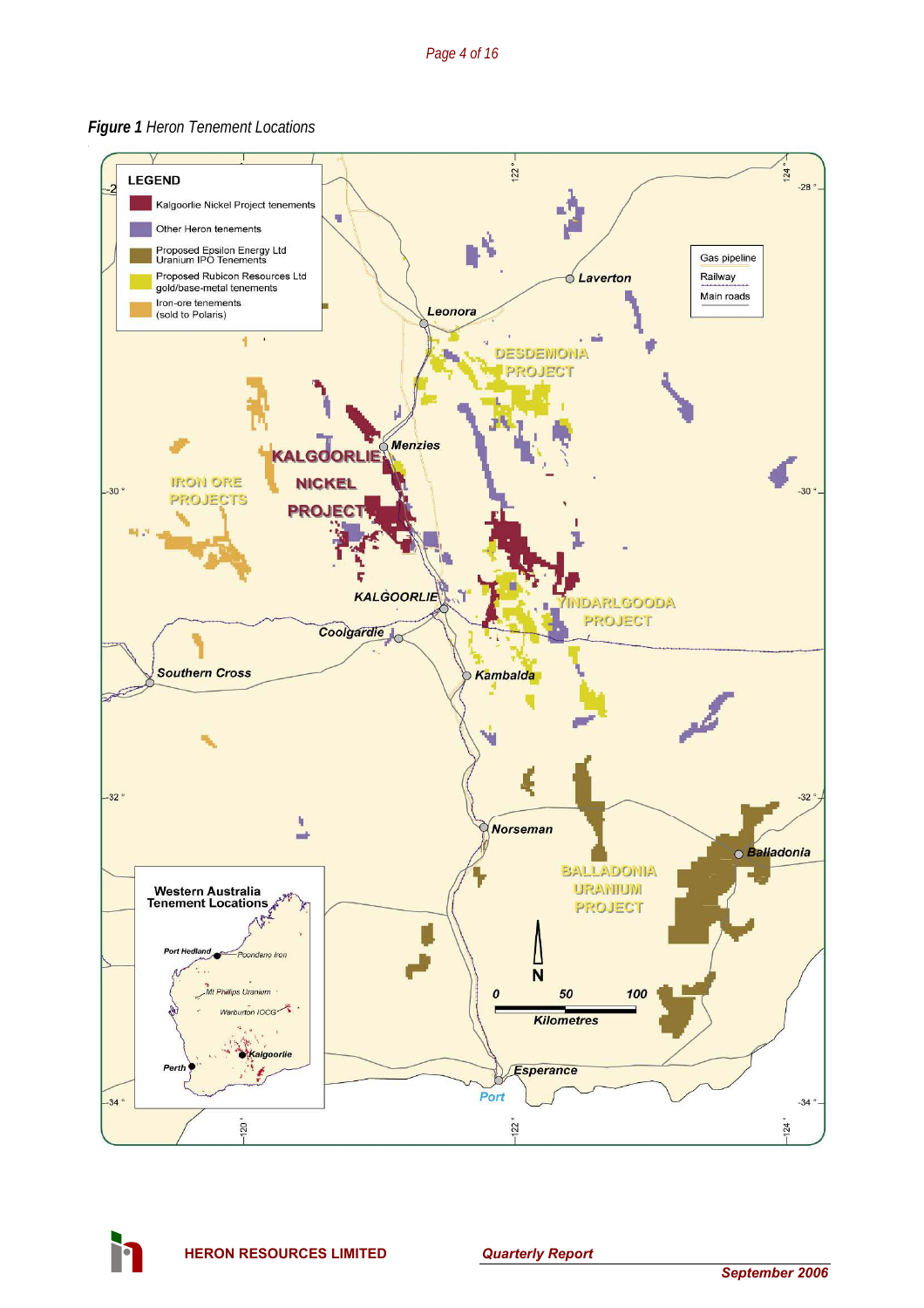## **2. OPERATIONS REVIEW**

#### **2.1 Kalgoorlie Nickel Project - CVRD Inco Sole Fund**

Heron Nickel Rights 100% for all tenements. CVRD Inco right to earn 60%, sole fund BFS, secure finance.

## **Material Types and Volume Estimation**

Previously completed drill-holes by Heron and others were re-logged by CVRD Inco, to standardise Material Type identification.

| Table 1<br><b>Material Type Logging</b> |                    |                  |  |  |  |  |
|-----------------------------------------|--------------------|------------------|--|--|--|--|
| <b>Prospect</b>                         | <b>Drill Holes</b> | <b>Metres</b>    |  |  |  |  |
|                                         | Re-logged          | <b>Re-logged</b> |  |  |  |  |
| Siberia North                           | 515                | 23,708           |  |  |  |  |
| Siberia South                           | 947                | 26,108           |  |  |  |  |
| Big Four/Scotia Dam                     | 233                | 10,686           |  |  |  |  |
| Goongarrie South                        | 666                | 35,393           |  |  |  |  |
| Goongarrie Hill                         | 300                | 11,327           |  |  |  |  |
| Highway                                 | 292                | 12,880           |  |  |  |  |
| Kalpini                                 | 152                | 7.441            |  |  |  |  |
| total                                   | 3,105              | 127,543          |  |  |  |  |

Based on CVRD Inco's core drilling, the re-logging of previous non-core drill-holes, and multi-element geochemical interpretations, both wire-frame models and Indicative Kriging models were completed for volume estimation.

| Table 2            | <b>Relative Volumes of Material Type</b> |               |  |  |  |  |
|--------------------|------------------------------------------|---------------|--|--|--|--|
| <b>Prospect</b>    | <b>Volume</b>                            | Main Material |  |  |  |  |
|                    | million $m3$                             | <b>Types</b>  |  |  |  |  |
| Siberia North      | 110.0                                    | CUS, CLS      |  |  |  |  |
| Siberia Central    | 123.8                                    | CUS, CLS      |  |  |  |  |
| Siberia South      | 40.7                                     | CUS, CLS      |  |  |  |  |
| Scotia Dam         | 7.5                                      | CUS, SAP      |  |  |  |  |
| Big Four           | 46.3                                     | CUS, CUN      |  |  |  |  |
| Goongarrie South   | 61.2                                     | CUS, CLS      |  |  |  |  |
| Goongarrie Hill    | 55.9                                     | CUS, CLS      |  |  |  |  |
| Kalpini            | 61.8                                     | SAP, CUS      |  |  |  |  |
| Highway            | 72.3                                     | CUS, CLS      |  |  |  |  |
| <b>Ghost Rocks</b> | 71.0                                     | CUS, CLS      |  |  |  |  |
| total              | 650.5                                    |               |  |  |  |  |

It is felt that the target of 120 million tonne of suitable ore feed Material Types can be developed from within the above material volumes.

The main conclusion from CVRD Inco's core drilling was that no systematic bias was identified in Heron's RC drill assays, and overall grade estimates are accurate. There was significant short range geological variation in some holes, making quantitative core and RC assay comparisons difficult.

## **Kalgoorlie Nickel Project - Heron Initial Fund**

Heron Nickel Rights, 100% for all tenements. Heron funded, pursuant to Subscription Agreement.

## **Ghost Rocks**

An RC drilling campaign was completed with 42 vertical holes totalling 2,449 meters. Low grade siliceous laterite mineralisation was intersected, with no significant resource additions. The immediate focus in the drilled area will be nickel sulphide exploration.

## **Goongarrie Hill North**

An RC drilling campaign was completed with 35 vertical holes totalling 1,542 meters. High grade siliceous laterite mineralisation was intersected. The prospect is to be offered to CVRD Inco for inclusion within the KNP, and significantly complements the Goongarrie Hill resource inventory.

## **Big Four**

An RC drilling campaign was completed with 168 vertical holes totalling 7,544 meters. Medium grade nontronitic mineralisation with subordinate siliceous was intersected. The relatively large volume of nontronite was atypical for the Goongarrie line of mineralisation. Resource estimates will be upgraded.

## **Bulong**

The current RC drilling campaign was completed with 122 vertical holes totalling 5,062 meters. Main outcomes were:

- There is a reasonable prospect of extending the Boulder Block pit to the immediate east of the existing high grade pit.
- Saprolitic and siliceous ore positions are likely to be found in the south-east project area at Mt Magnetic. It is likely that these positions, whist small, could contain material of high grade with low stripping ratios, given the partially stripped nature of the terrain.



*Figure 2 Geological interpretation, Kalpini chip trays This is the style of Material Type volume estimation.*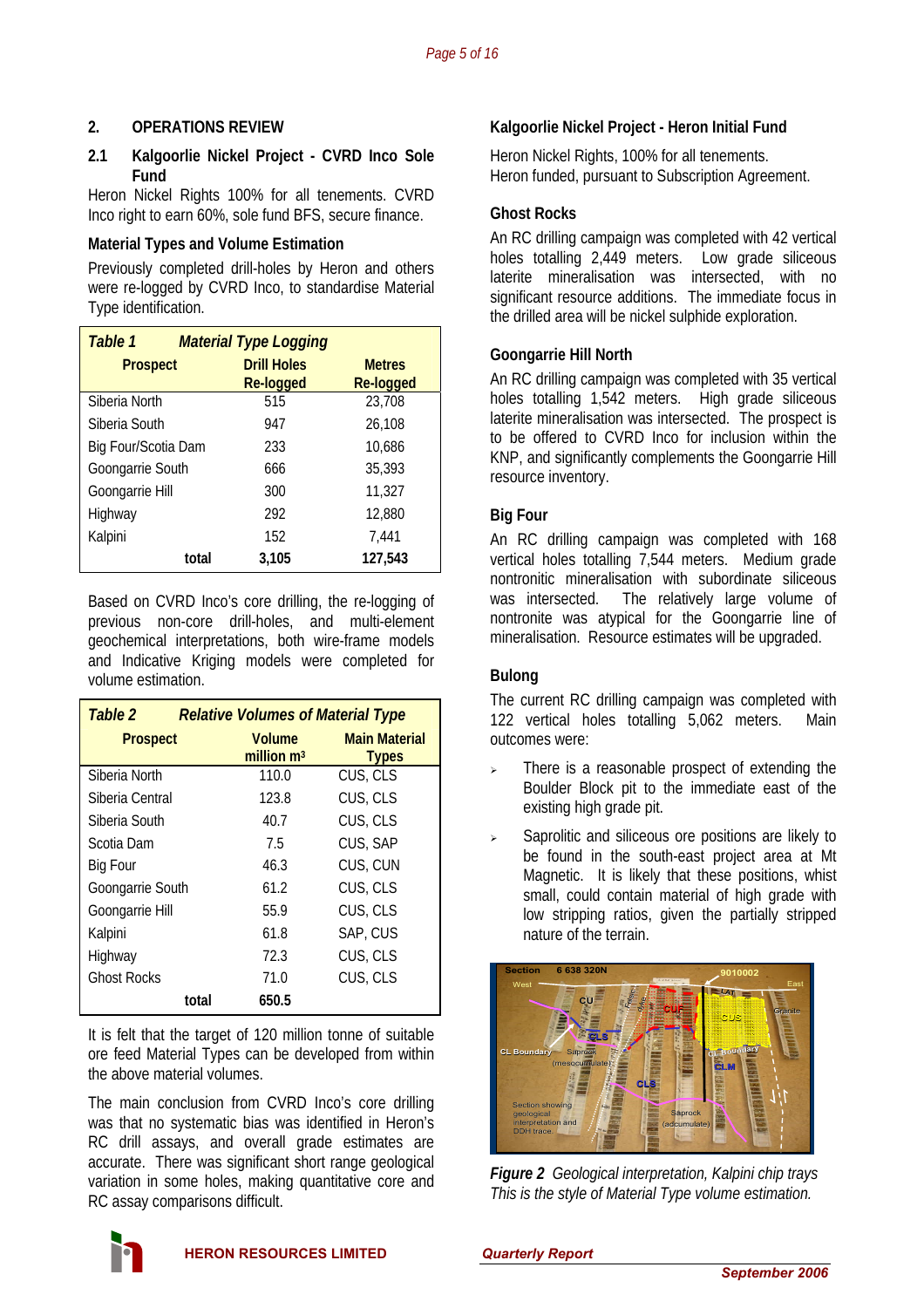

*Figure 3 Jump-up Dam RC Drill Layout and Summary of Results* 





**HERON RESOURCES LIMITED** *Quarterly Report*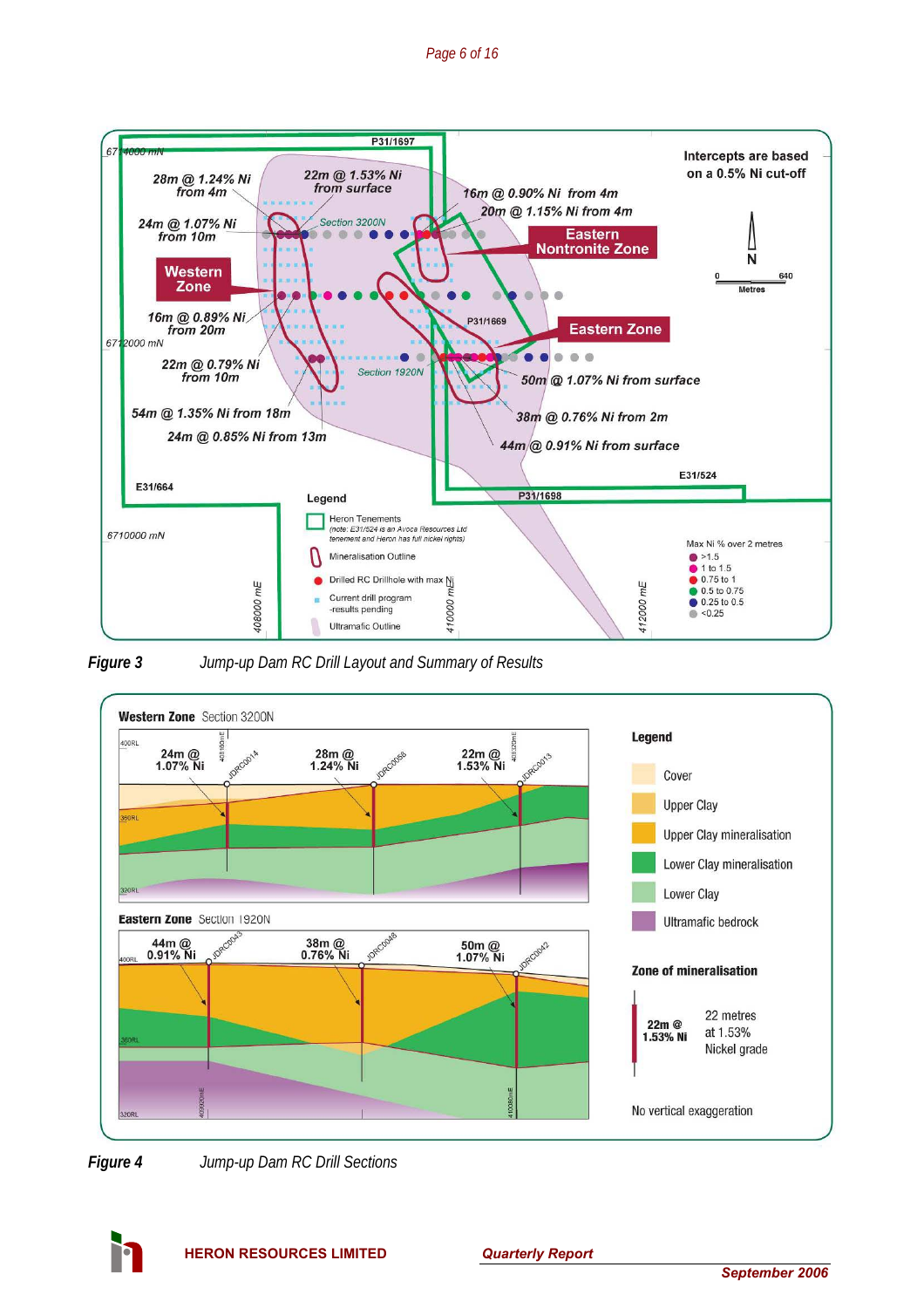## **2.2 Jump-up Dam Project (Heron 100%)**

Heron commenced initial drilling at Jump-up Dam in June 2006, with the initial regional reconnaissance program returning a number of significant shallow nickel intersections. Drilling to date has consisted of 7,126m in 162 holes with drilling on nominal 640m spaced lines, currently in-filling to 160x80m. A summary of significant results is in Table 3 following.

Mineralisation is located in a siliceous **Eastern Zone** and a siliceous-nontronite **Western Zone**, and as Table 3 demonstrates, mineralisation is consistently shallow and of good thickness down-hole and width across strike.

Drilling completed to date on the 640m spaced lines suggests the two zones each have strike lengths approaching 2km, and widths of 300m and thickness 25m. Resource estimation is current and we expect potential to produce 10,000tpa nickel for a significant mine life (subject to on-going metallurgical test-work).

Of interest, with Jump-up Dam being well away from any saline lake margins, the ore is very low in chlorine at 0.099% Cl. Combined with the high nickel head grades and limonitic nontronite mineralogy, the ore would be expected to be a prime custom mill feed for a conventional PAL plant.

The current drilling program is designed to allow estimation of an initial JORC-compliant resource upon which to base the Scoping Study, and design the Pre-Feasibility Study programs including large scale column leach test work and trial leach pads.

Screen upgrade results were received for the initial drill program:

- <sup>¾</sup> For the **Western Zone**, a total of 77 samples including sub-grade were submitted, with average head grade of 0.82% Ni screen upgrading to 1.29% Ni, being a 66% grade increment.
- <sup>¾</sup> For the **Eastern Zone**, a total of 74 samples including sub-grade were submitted, with average head grade of 0.77% Ni screen upgrading to 1.02% Ni, being a 39% grade increment.

Although the screen upgrades are encouraging, it is likely that the silica and saprolite fragments which are removed by screening will contribute to the load stability of the stacked heap, so in an operating situation, there may be no advantage to screen.

Drilling is continuing, with the rig contracted to complete 10,000m during the current program, to facilitate a JORC-compliant resource estimate.

Limestone resources have been pegged at Kitchener on the Transline, as a potential neutraliser source.

## **Metallurgical Test-work**

Eleven bulk drill samples from Jump-up Dam have been submitted for metallurgical test-work at SGS Lakefield Oretest Pty Ltd in Perth, for agglomeration and one metre column leach tests. Agglomeration involves forming competent nodules of mineralisation by tumbling the mineralisation with a binder which gives the sample strength to support the mass of mineralisation above in the heap, and ensure the dilute acid can circulate through the column of ore.

Heron is encouraged by the leaching times, including Composites 7 and 10 reaching 60% of nickel extraction in 100 days, and Composite 4 reaching 70% after 130 days. Leaching on samples HL01 and HL02 was terminated with over 90% Ni being recovered in a 100 day period.

Laboratory scale results need not scale up to an operating plant situation, but none-the-less, results compare favourably to those reported by projects in construction being 60% nickel recovery after 336 days.

Rates of nickel leaching are ore type dependent and will not be fully understood until large scale column leach tests are completed on a range of ore types and using bulk-sized material, planned for 2007.









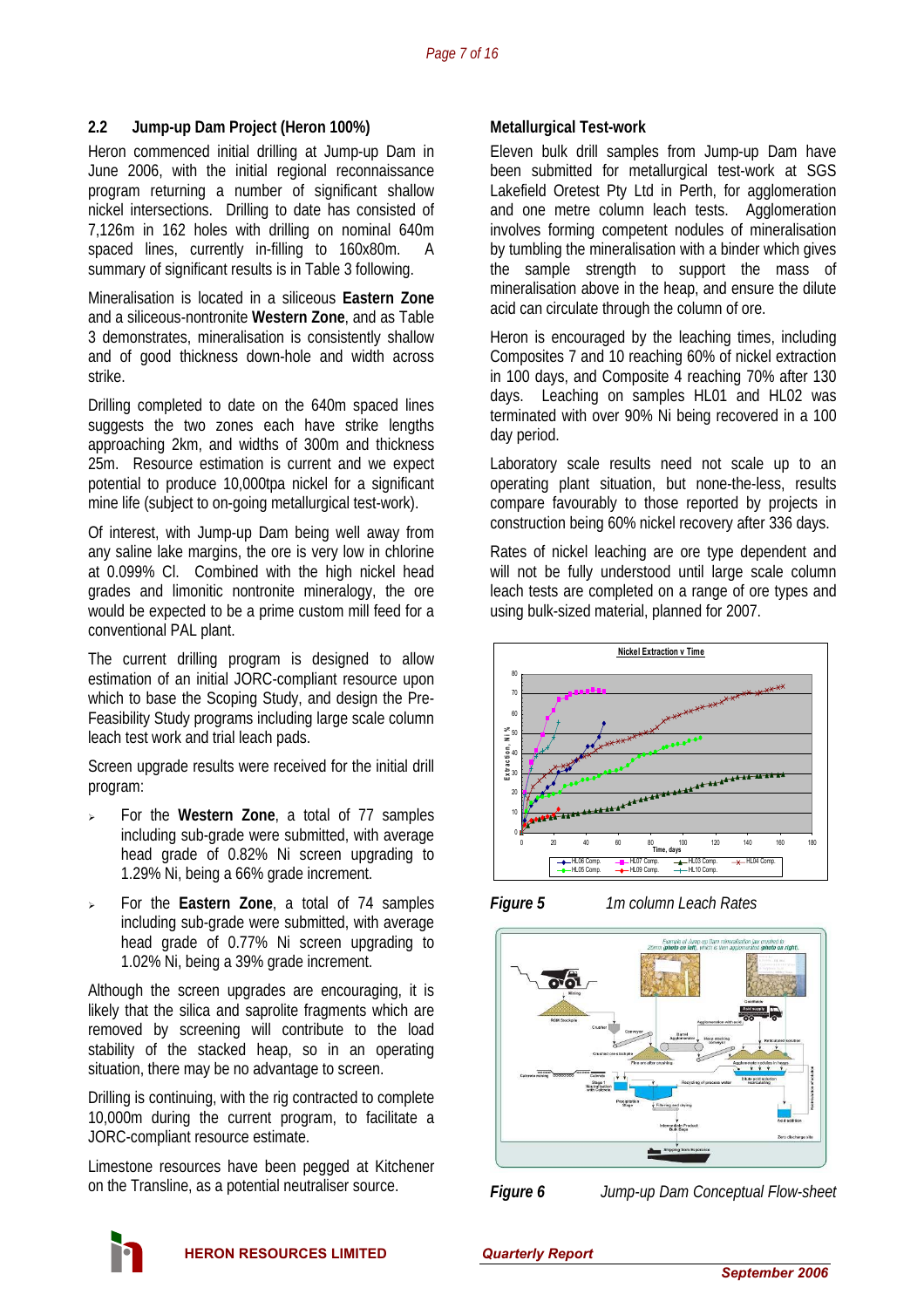| Page 8 of 16 |  |  |
|--------------|--|--|

| Table 3 |                 | Jump-up Dam Drill Intercepts (0.5% Ni cut-off) |                  |                  |        |                  |      |      |
|---------|-----------------|------------------------------------------------|------------------|------------------|--------|------------------|------|------|
| Zone    | Hole ID         | <b>North</b>                                   | East             | From             | To     | Width            | Ni   | Co   |
|         |                 | MGA <sub>m</sub>                               | MGA <sub>m</sub> | metres           | metres | metres           | $\%$ | $\%$ |
| Western | <b>JDRC0013</b> | 6713200                                        | 408320           | $\boldsymbol{0}$ | 22     | 22               | 1.53 | 0.04 |
| Western | <b>JDRC0014</b> | 6713200                                        | 408160           | 10               | 34     | 24               | 1.04 | 0.09 |
| Western | <b>JDRC0058</b> | 6713200                                        | 408240           | $\overline{4}$   | 32     | 28               | 1.24 | 0.09 |
| Western | <b>JDRC0016</b> | 6712560                                        | 408160           | 20               | 36     | 16               | 0.89 | 0.03 |
| Western | <b>JDRC0017</b> | 6712560                                        | 408320           | 10               | 32     | 22               | 0.79 | 0.05 |
| Western | <b>JDRC0064</b> | 6711920                                        | 408560           | 13               | 48     | 24               | 0.85 | 0.03 |
| Western | <b>JDRC0065</b> | 6711920                                        | 408480           | 18               | 72     | 54               | 1.35 | 0.06 |
| Western | <b>JDRC0075</b> | 6713040                                        | 408480           | $\mathbf 0$      | 44     | 44               | 1.03 | 0.03 |
| Western | <b>JDRC0076</b> | 6713040                                        | 408400           | $\overline{0}$   | 26     | 26               | 1.42 | 0.07 |
| Western | <b>JDRC0077</b> | 6713040                                        | 408320           | $\mathbf 0$      | 34     | 34               | 1.14 | 0.06 |
| Western | <b>JDRC0078</b> | 6713040                                        | 408240           | 10               | 40     | 30               | 0.73 | 0.02 |
| Western | <b>JDRC0079</b> | 6713040                                        | 408160           | 26               | 46     | 20               | 0.80 | 0.06 |
| Western | <b>JDRC0081</b> | 6712720                                        | 408240           | 4                | 48     | 44               | 0.84 | 0.09 |
| Western | <b>JDRC0082</b> | 6712720                                        | 408160           | $\overline{4}$   | 28     | 24               | 0.98 | 0.09 |
| Western | <b>JDRC0084</b> | 6712560                                        | 408400           | 10               | 26     | 16               | 0.87 | 0.06 |
| Western | <b>JDRC0085</b> | 6712560                                        | 408240           | 28               | 32     | $\sqrt{4}$       | 1.79 | 0.14 |
| Western | <b>JDRC0095</b> | 6711760                                        | 408640           | 20               | 36     | 16               | 0.94 | 0.04 |
| Western | <b>JDRC0096</b> | 6711760                                        | 408560           | 12               | 54     | 42               | 1.08 | 0.10 |
| Western | <b>JDRC0097</b> | 6711760                                        | 408480           | 8                | 36     | 28               | 0.83 | 0.08 |
| Western | <b>JDRC0089</b> | 6712400                                        | 408160           | 28               | 54     | 26               | 1.31 | 0.10 |
| Western | <b>JDRC0090</b> | 6712080                                        | 408720           | $\overline{2}$   | 8      | $\boldsymbol{6}$ | 1.11 | 0.13 |
| Western | <b>JDRC0092</b> | 6712080                                        | 408400           | 12               | 26     | 14               | 0.62 | 0.02 |
| Eastern | <b>JDRC0004</b> | 6713200                                        | 409760           | 4                | 26     | 20               | 1.15 | 0.07 |
| Eastern | <b>JDRC0005</b> | 6713200                                        | 409600           | 4                | 20     | 16               | 0.90 | 0.05 |
| Eastern | <b>JDRC0041</b> | 6177920                                        | 410240           | 10               | 32     | 22               | 0.60 | 0.06 |
| Eastern | <b>JDRC0042</b> | 6177920                                        | 410080           | $\mathbf{0}$     | 50     | 50               | 1.07 | 0.05 |
| Eastern | <b>JDRC0043</b> | 6177920                                        | 409920           | 0                | 44     | 44               | 0.91 | 0.06 |
| Eastern | <b>JDRC0047</b> | 6177920                                        | 409840           | 4                | 22     | 18               | 0.69 | 0.04 |
| Eastern | <b>JDRC0048</b> | 6177920                                        | 410000           | $\overline{2}$   | 40     | 38               | 0.76 | 0.05 |
| Eastern | <b>JDRC0049</b> | 6177920                                        | 410160           | 8                | 36     | 28               | 0.77 | 0.04 |
| Eastern | <b>JDRC0050</b> | 6177920                                        | 410320           | 4                | 24     | 20               | 0.92 | 0.09 |
| Eastern | <b>JDRC0056</b> | 6713200                                        | 409680           | 4                | 28     | 24               | 0.69 | 0.02 |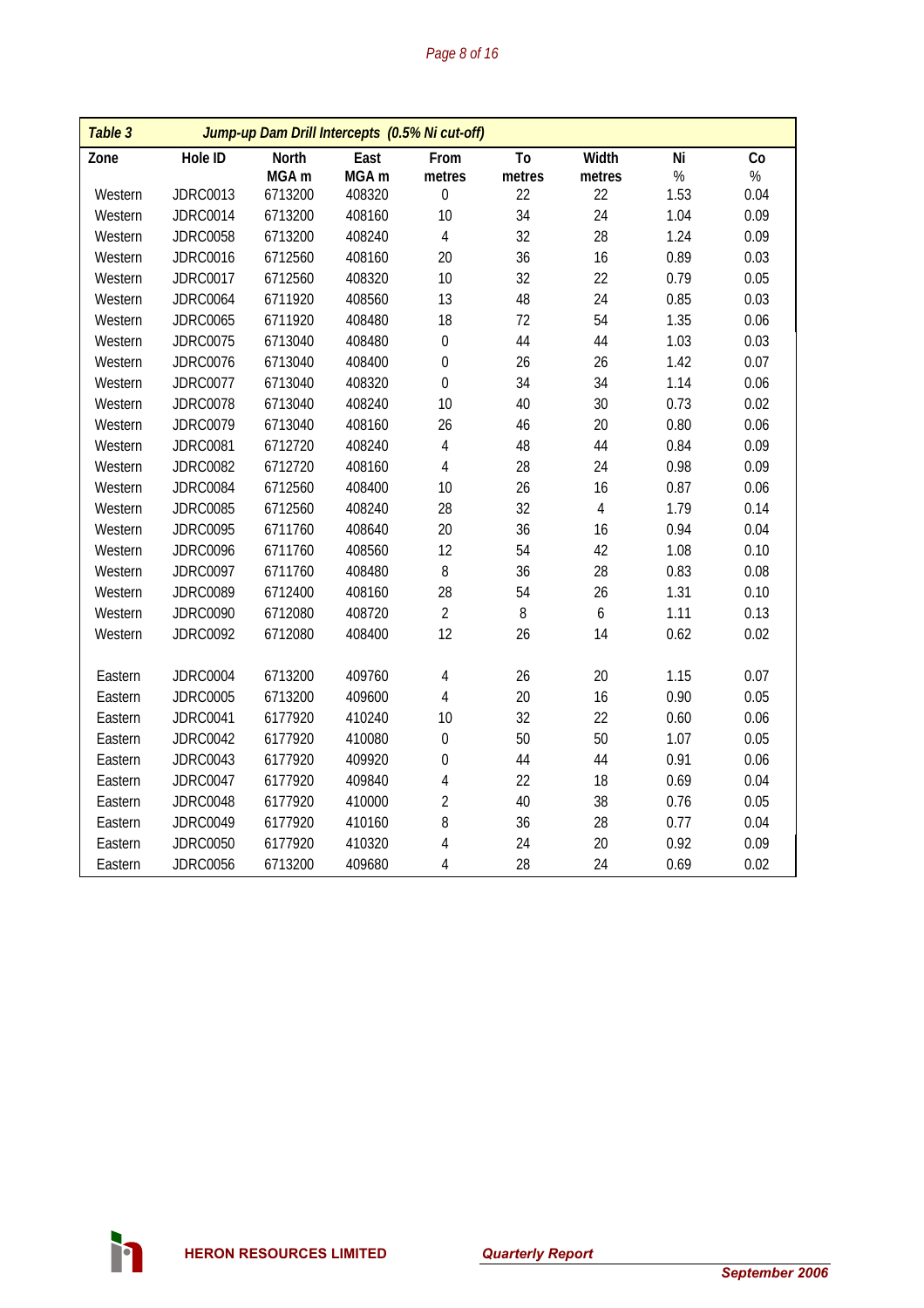## **2.3 Regional Nickel Sulphide**

#### **2.3.1 KNP Tenement Area**

#### **Emu Lake North**

Drill approval was obtained for a 4 hole 780m RC program to test high priority EM targets, shown below:



#### **Ghost Rocks**

A review of recently acquired aeromagnetic data indicates a number of discrete anomalies possibly related to nickel sulphide accumulations.

#### **2.3.2 Non KNP Tenement Area**

#### **Cowarna Downs**

A fixed loop EM program was completed. RC drill testing confirmed the anomaly source to be massive barren sulphides associated with a chert horizon (2 holes, 348m).

#### **Trans East and Roe Hills South**

Reconnaissance RC drilling was completed (50 holes, 2,790m). No nickel sulphide targets were generated.

#### **Merolia**

Heron completed an EM survey to validate a 1970s conductor anomaly. The EM anomaly was interpreted as a surficial source and drilling was not warranted. Soil geochemistry is planned to determine the nickel sulphide fertility of the target ultramafic unit.

## **IAN BUCHHORN MANAGING DIRECTOR**

#### *"The information in this report that relates to Exploration Results, Mineral Resources or Ore Reserves is based on information compiled by Mr. Ian Buchhorn, who is a Member of The Australasian Institute of Mining and Metallurgy " "Mr. Buchhorn is a full-time employee of the company". " Mr. Buchhorn has sufficient experience which is relevant to the style of mineralisation and type of deposit under consideration and to the activity which he is undertaking to qualify as a Competent Person as defined in the 2004 Edition of the 'Australasian Code for Reporting of Exploration Results, Mineral Resources and Ore Reserves'. Mr. Buchhorn consents to the inclusion in the report of the matters based on his information in the form and context in which it appears".*



### **HERON RESOURCES LIMITED** *Quarterly Report*

## **3. Epsilon Energy Limited**

Chairman Bruce Larson and Managing Director Matthew Gauci expect to be lodging the Epsilon prospectus in the first week of November, aiming for a December 2006 listing. Additionally, non-executive directors Professor Michael Dentith from the University of WA and Mat Longworth from Heron have joined Epsilon.

A sponsoring and corporate advice mandate has been signed with a Perth-based merchant bank.

Epsilon controls some 8,851km2 of uranium exploration ground in established uranium provinces in NT, SA, WA and Queensland. The focus is upon large tonnage sandstone-hosted and calcrete-hosted deposits, amenable to low cost mining and processing.

The leading project is Balladonia, where Epsilon has identified widespread radiometric anomalism in previous drilling of oil shales. The geological setting is comparable to that of Frome Basin in South Australia, and the Gunbarrel Basin in Western Australia, hosts to more than 10 sandstone-hosted uranium deposits.

The Board of Heron is most confident in Epsilon's ability to deliver value to Heron Shareholders.

#### **4. Rubicon Resources Limited**

Chairman John Shipp and Managing Director Peter Eaton expect to lodge the Rubicon prospectus in early 2007. An underwriting agreement has been signed with an Eastern States-based sharebroker, and a corporate advisory mandate signed with a Perth-based international accounting firm.

The Rubicon tenement and project structure has been finalised and the key projects, covering some 10,000 km2 have been established. Rubicon has focussed upon large contiguous tenement packages located on crustal-scale gold and base metal-endowed structures. The leading projects are the Warburton IOCG target, and Yindarlgooda VMS and gold targets. Project generation studies at Yindarlgooda have identified excellent walk-up gold drill target for testing upon the listing of Rubicon.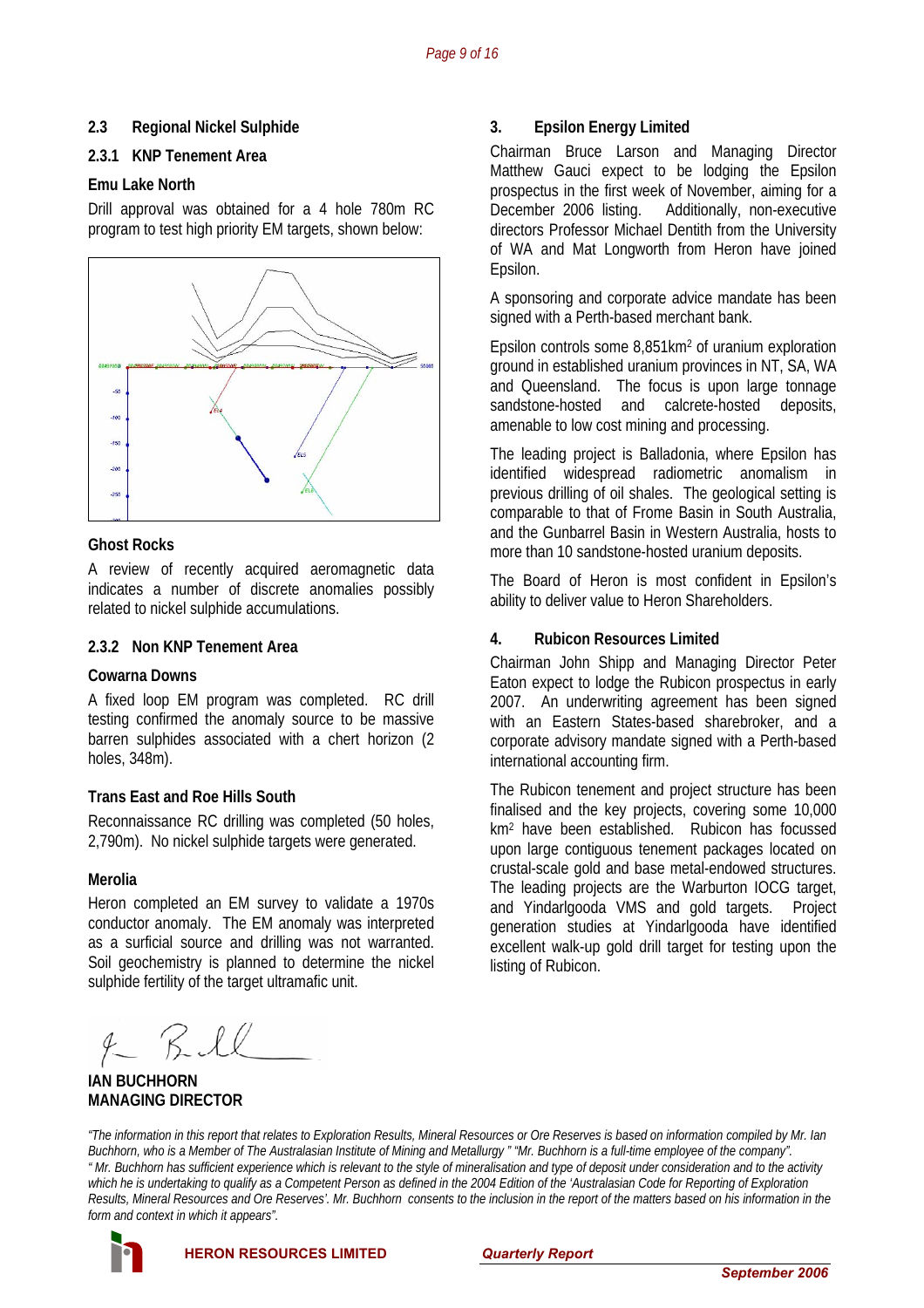#### *page 10 of 16*

## **Appendix 5B**

## **MINING EXPLORATION ENTITY QUARTERLY REPORT**

| Name of entity                                                                                                                             |                                 |                            |  |  |
|--------------------------------------------------------------------------------------------------------------------------------------------|---------------------------------|----------------------------|--|--|
| <b>HERON RESOURCES LIMITED</b>                                                                                                             |                                 |                            |  |  |
| ABN                                                                                                                                        | Quarter ended (current quarter) |                            |  |  |
| 30 068 263 098                                                                                                                             | 30 September 2006               |                            |  |  |
| <b>Consolidated statement of cash flows</b>                                                                                                |                                 |                            |  |  |
|                                                                                                                                            |                                 |                            |  |  |
| Cash flows related to operating activities                                                                                                 | <b>Current Qtr</b>              | Year to Date<br>(3 months) |  |  |
|                                                                                                                                            | \$A'000                         | \$A'000                    |  |  |
| 1.1<br>Receipts from product sales and related debtors<br>1.2<br>Payments for: (a)<br>exploration and evaluation<br>development<br>(b)     | (1, 173)                        | (1, 173)                   |  |  |
| production<br>(c)<br>administration<br>(d)                                                                                                 | (842)                           | (842)                      |  |  |
| Dividends received<br>1.3<br>Interest and other items of similar nature received<br>1.4<br>1.5<br>Interest and other costs of finance paid | 141                             | 141                        |  |  |
| 1.6<br>Income taxes paid<br>1.7<br>Other (provide details if material)-GST Paid                                                            | 69                              | 69                         |  |  |
|                                                                                                                                            | (1, 805)                        | (1, 805)                   |  |  |
| <b>Net Operating Cash Flows</b>                                                                                                            |                                 |                            |  |  |
| Cash flows related to investing activities                                                                                                 |                                 |                            |  |  |
| 1.8<br>Payment for purchases of: (a)<br>prospects<br>equity investment<br>(b)<br>other fixed assets<br>(c)                                 | (78)<br>(259)<br>(73)           | (78)<br>(259)<br>(73)      |  |  |
| 1.9 Proceeds from sale of:<br>(a)<br>prospects                                                                                             |                                 |                            |  |  |
| equity investment<br>(b)<br>other fixed assets<br>(c)                                                                                      | 167                             | 167                        |  |  |
| 1.10 Loans to other entities                                                                                                               |                                 |                            |  |  |
| 1.11 Loans repaid by other entities<br>1.12 Other (provide details if material)                                                            |                                 |                            |  |  |
| <b>Net Investing Cash Flows</b>                                                                                                            | (243)                           | (243)                      |  |  |
| 1.13 Total operating and investing cash flows<br>(carried forward)                                                                         | (2,048)                         | (2,048)                    |  |  |

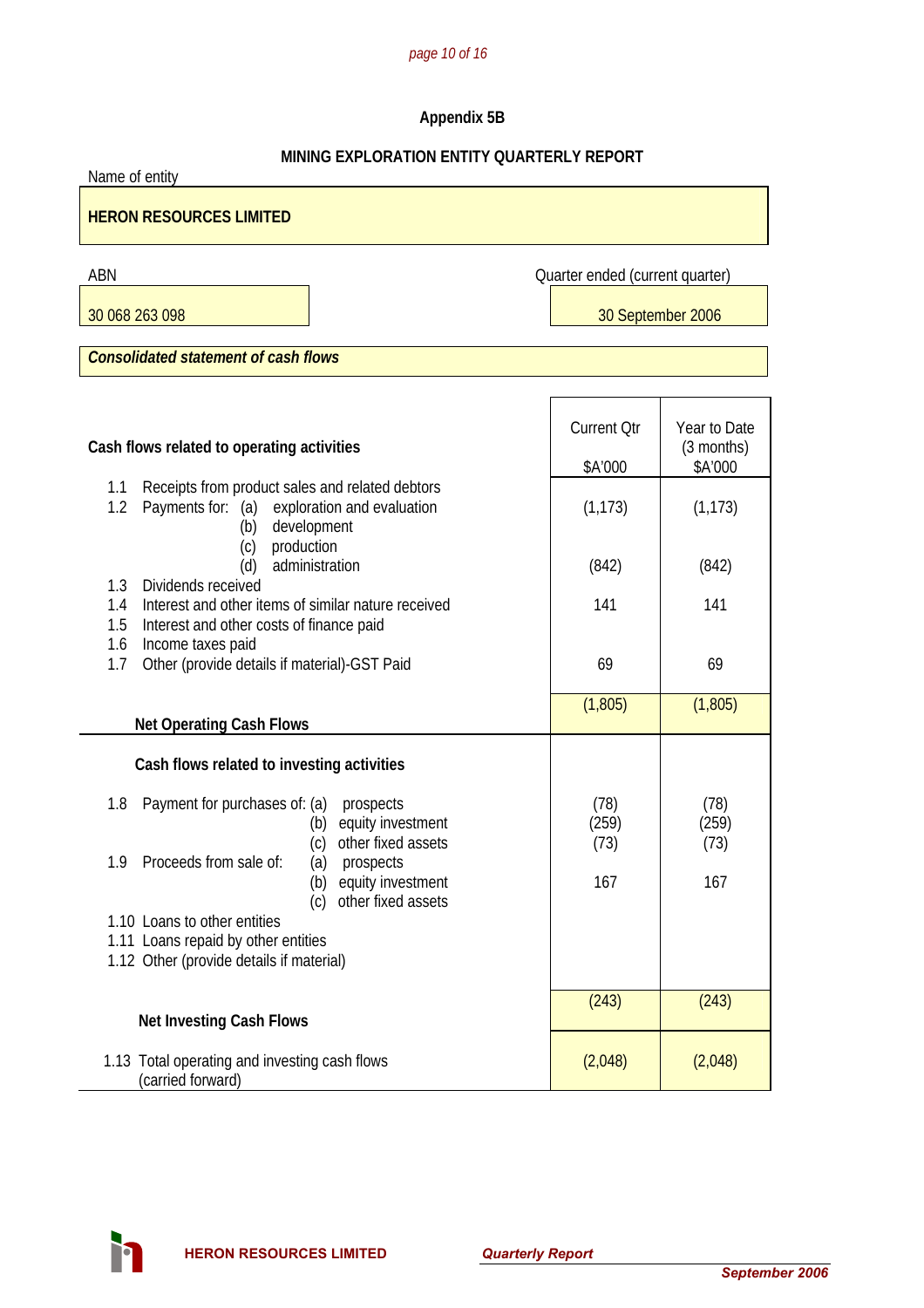| 1.13 Total operating and investing cash flows<br>(brought forward)                                                                                                                                                                                                         | (2,048) | (2,048) |
|----------------------------------------------------------------------------------------------------------------------------------------------------------------------------------------------------------------------------------------------------------------------------|---------|---------|
| Cash flows related to financing activities                                                                                                                                                                                                                                 |         |         |
| 1.14 Proceeds from the issue of shares, options, etc.<br>1.15 Proceeds from the sale of forfeited shares<br>1.16 Proceeds from borrowings<br>1.17 Repayment of borrowings<br>1.18 Dividends paid<br>1.19 Other (provide details if material)<br>- Capital Raising Expenses | 70      | 70      |
| Net financing cash flows                                                                                                                                                                                                                                                   | 70      | 70      |
| Net increase (decrease) in cash held                                                                                                                                                                                                                                       | (1,978) | (1,978) |
| 1.20 Cash at beginning of quarter/year to date<br>1.21 Exchange rate adjustments                                                                                                                                                                                           | 9,178   | 9,178   |
| 1.22 Cash at end of quarter                                                                                                                                                                                                                                                | 7,200   | 7,200   |

## **Payments to directors of the entity and associates of the directors, payments to related entities of the entity and associates of the related entities**

|                                                                     | <b>Current Qtr</b><br>\$A'000 |
|---------------------------------------------------------------------|-------------------------------|
| 1.23 Aggregate amount of payments to the parties included item 1.2  | 237                           |
| 1.24 Aggregate amount of loans to the parties included in item 1.10 |                               |

1.25 Explanation necessary for an understanding of the transactions

 Directors fees, salaries and superannuation (A\$177,751). Provision of office accommodation by director-related entity (A\$20,775). Provision of legal advice by director-related entity (A\$39,296).

## **Non-cash financing and investing activities**

 2.1 Details of financing and investing transactions which have had a material effect on consolidated assets and liabilities but did not involve cash flows

Nil

 2.2 Details of outlays made by other entities to establish or increase their share in projects in which the reporting entity has an interest

See attached schedule

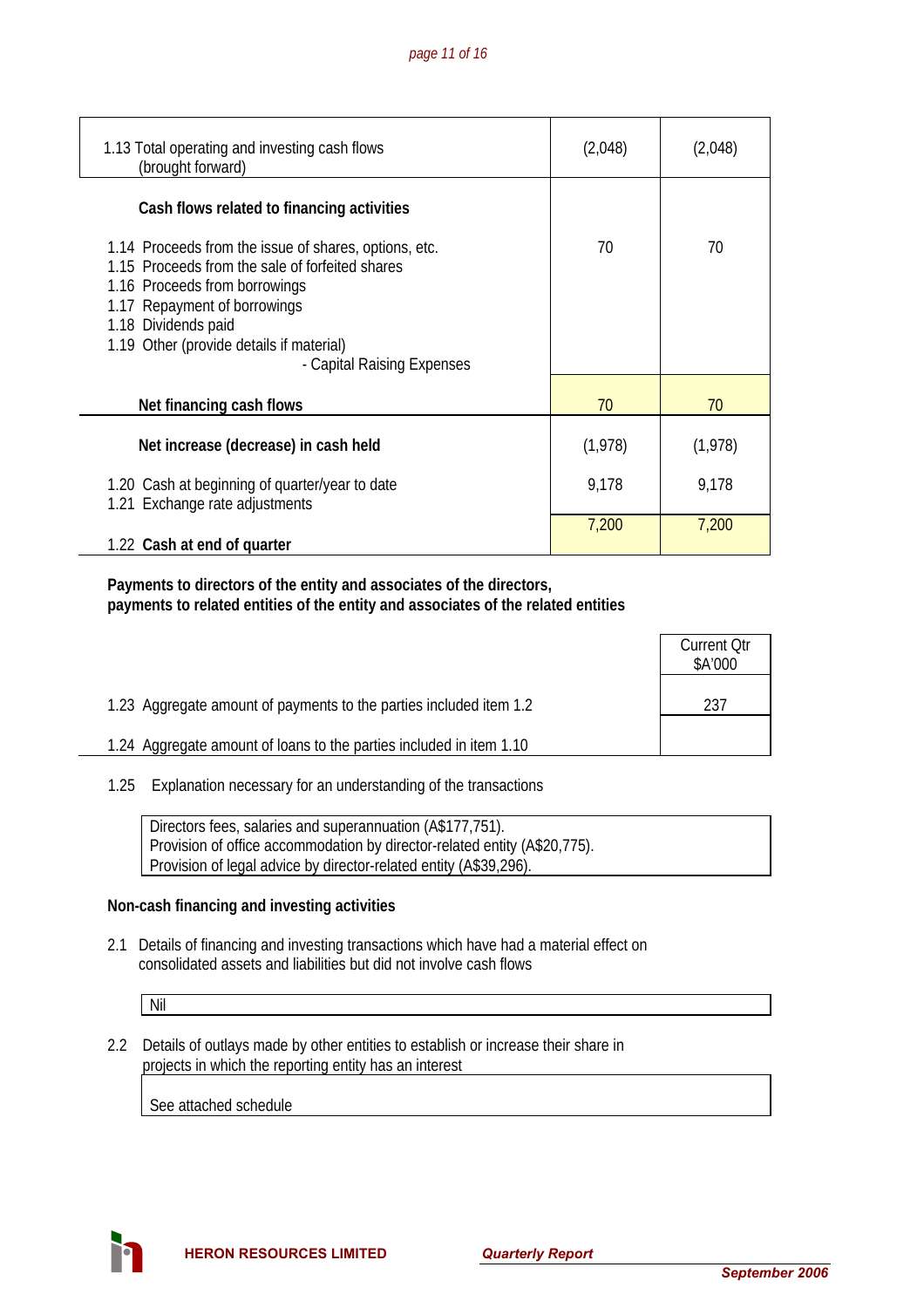## **Financing facilities available**

*Add notes as necessary for an understanding of the position*

|                                 | Amount available<br>\$A'000 | Amount used<br>\$A'000 |
|---------------------------------|-----------------------------|------------------------|
| Loan facilities<br>31           |                             |                        |
| 3.2 Credit standby arrangements |                             |                        |

#### **Estimated cash outflows for next quarter**

|                                | \$A'000 |
|--------------------------------|---------|
| 4.1 Exploration and evaluation | 1,100   |
| 4.2 Development                |         |
| Total                          | 1,100   |

 $\mathbf{r}$ 

ī

### **Reconciliation of cash**

Reconciliation of cash at the end of the quarter (as shown in the consolidated statement of cash flows) to

| shown in the consolidated statement of cash flows) to<br>related items in the accounts as follows.          | <b>Current Quarter</b><br>\$A'000 | <b>Previous Quarter</b><br>\$A'000 |
|-------------------------------------------------------------------------------------------------------------|-----------------------------------|------------------------------------|
| 5.1 Cash on hand and at bank                                                                                | 822                               | 355                                |
| 5.2 Deposits at call                                                                                        | 6,008                             | 8,456                              |
| 5.3 Bank Overdraft                                                                                          |                                   |                                    |
| 5.4 Other (provide details)<br>Property Rental bond<br><b>Environmental bonds</b><br><b>Escrow Accounts</b> | 47<br>264<br>59                   | $\Omega$<br>264<br>116             |
| Total: cash at end of quarter (Item 1.22)                                                                   | 7,200                             | 9,178                              |

## **Changes in interests in mining tenements**

|                                                                            | Tenement<br>reference | Nature of interest<br>(note (2)) | Interest at<br>Begin of | Interest at<br>End of |
|----------------------------------------------------------------------------|-----------------------|----------------------------------|-------------------------|-----------------------|
|                                                                            |                       |                                  | Quarter                 | Quarter               |
| Interests in mining<br>6.1<br>tenements relinquished,<br>reduced or lapsed |                       | See attached<br>schedule         |                         |                       |
| Interests in mining<br>6.2<br>tenements acquired or<br>increased           |                       | See attached<br>schedule         |                         |                       |

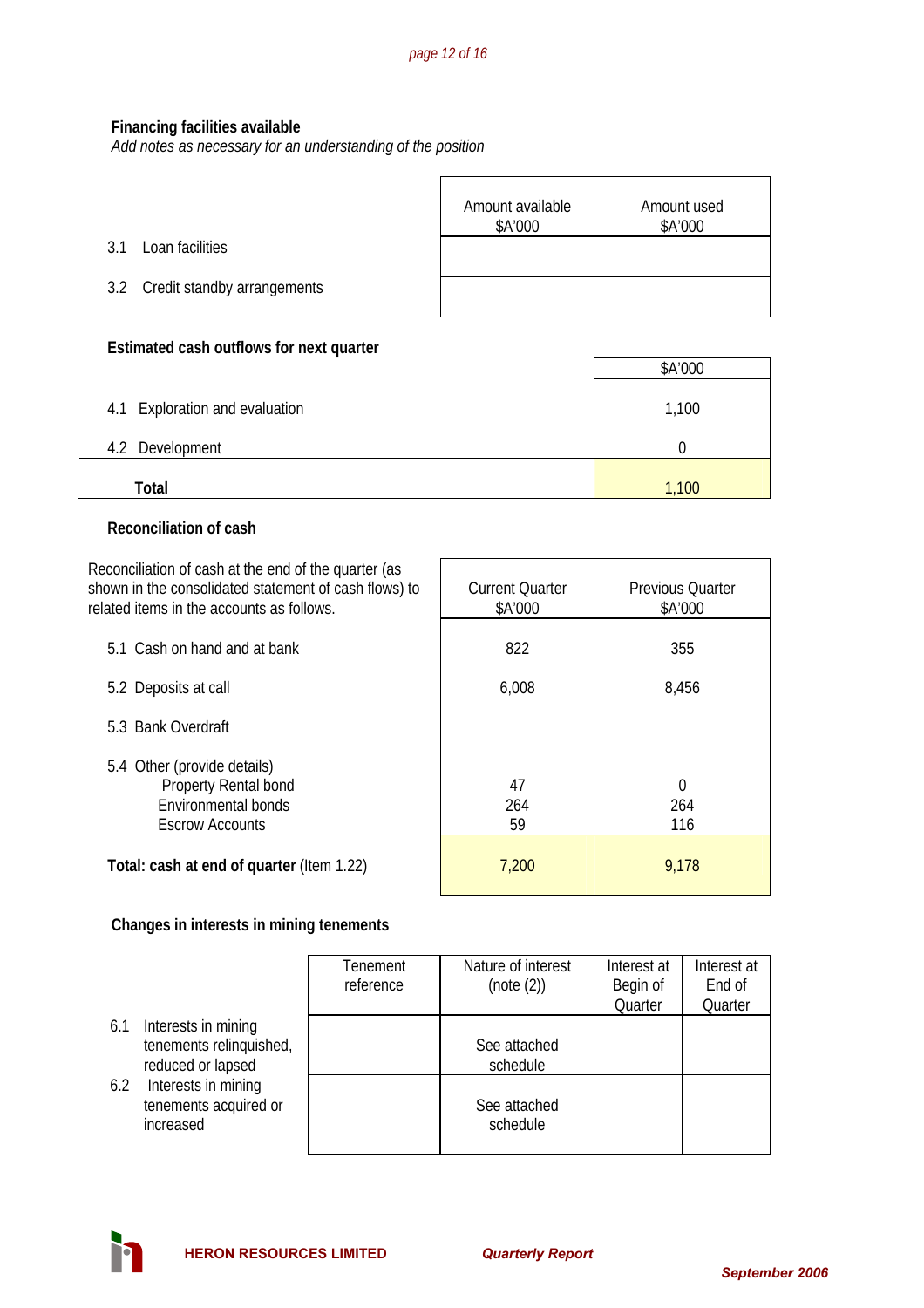#### **Issued and quoted securities at end of current quarter**

 *Description includes rate of interest and any redemption or conversion rights together with prices and dates.* 

|                                                                                                                                                                  | Total<br>number                                                      | Number<br>quoted                       | Issue price per<br>security<br>(see note 3)<br>$($ \$)   | Amount paid up<br>per security (see<br>note 3)<br>$($ \$)                       |
|------------------------------------------------------------------------------------------------------------------------------------------------------------------|----------------------------------------------------------------------|----------------------------------------|----------------------------------------------------------|---------------------------------------------------------------------------------|
| 7.1 Preference securities                                                                                                                                        |                                                                      |                                        |                                                          |                                                                                 |
| (description)<br>7.2 Changes during Quarter<br>(a) Increases through share<br>issues<br>Decreases through<br>(b)<br>returns of capital,<br>buybacks, redemptions |                                                                      |                                        |                                                          |                                                                                 |
| 7.3 Ordinary securities                                                                                                                                          | 167,534,772                                                          | 167,534,772                            |                                                          |                                                                                 |
| 7.4 Changes during Quarter *<br>(a) Increases through share<br>issues                                                                                            | 200,000<br>19,172                                                    | 200,000<br>19,172                      | \$0.33<br>\$0.25                                         | \$0.33<br>\$0.25                                                                |
| Decreases through<br>(b)<br>returns of capital,<br>buybacks                                                                                                      |                                                                      |                                        |                                                          |                                                                                 |
| 7.5 Convertible debt securities<br>(description)                                                                                                                 |                                                                      |                                        |                                                          |                                                                                 |
| 7.6 Changes during Quarter<br>(a) Increases through issues<br>Decreases through<br>(b)<br>securities matured,<br>converted                                       |                                                                      |                                        |                                                          |                                                                                 |
| 7.7 Options<br>(description and conversion                                                                                                                       |                                                                      |                                        | <b>Exercise Price</b>                                    | <b>Expiry Date</b>                                                              |
| factor)                                                                                                                                                          | 3,607,000<br>2,901,000<br>3,000,000<br>125,000<br>450,000<br>350,000 | Nil<br>Nil<br>Nil<br>Nil<br>Nil<br>Nil | \$0.25<br>\$0.25<br>\$0.25<br>\$0.25<br>\$0.60<br>\$0.70 | 30/06/2007<br>16/12/2007<br>31/12/2007<br>31/12/2008<br>30/06/2009<br>1/06/2010 |
| 7.8 Issued during Quarter                                                                                                                                        | 350,000                                                              | Nil                                    | \$0.70                                                   | 1/06/2010                                                                       |
| 7.9 Exercised during Quarter                                                                                                                                     | 200,000<br>19,172                                                    | 200,000<br>19,172                      | \$0.33<br>\$0.25                                         | \$0.33<br>\$0.25                                                                |
| 7.10 Expired during Quarter                                                                                                                                      |                                                                      |                                        |                                                          |                                                                                 |
| 7.11 Debentures<br>(totals only)<br>7.12 Unsecured notes<br>(totals only)                                                                                        |                                                                      |                                        |                                                          |                                                                                 |

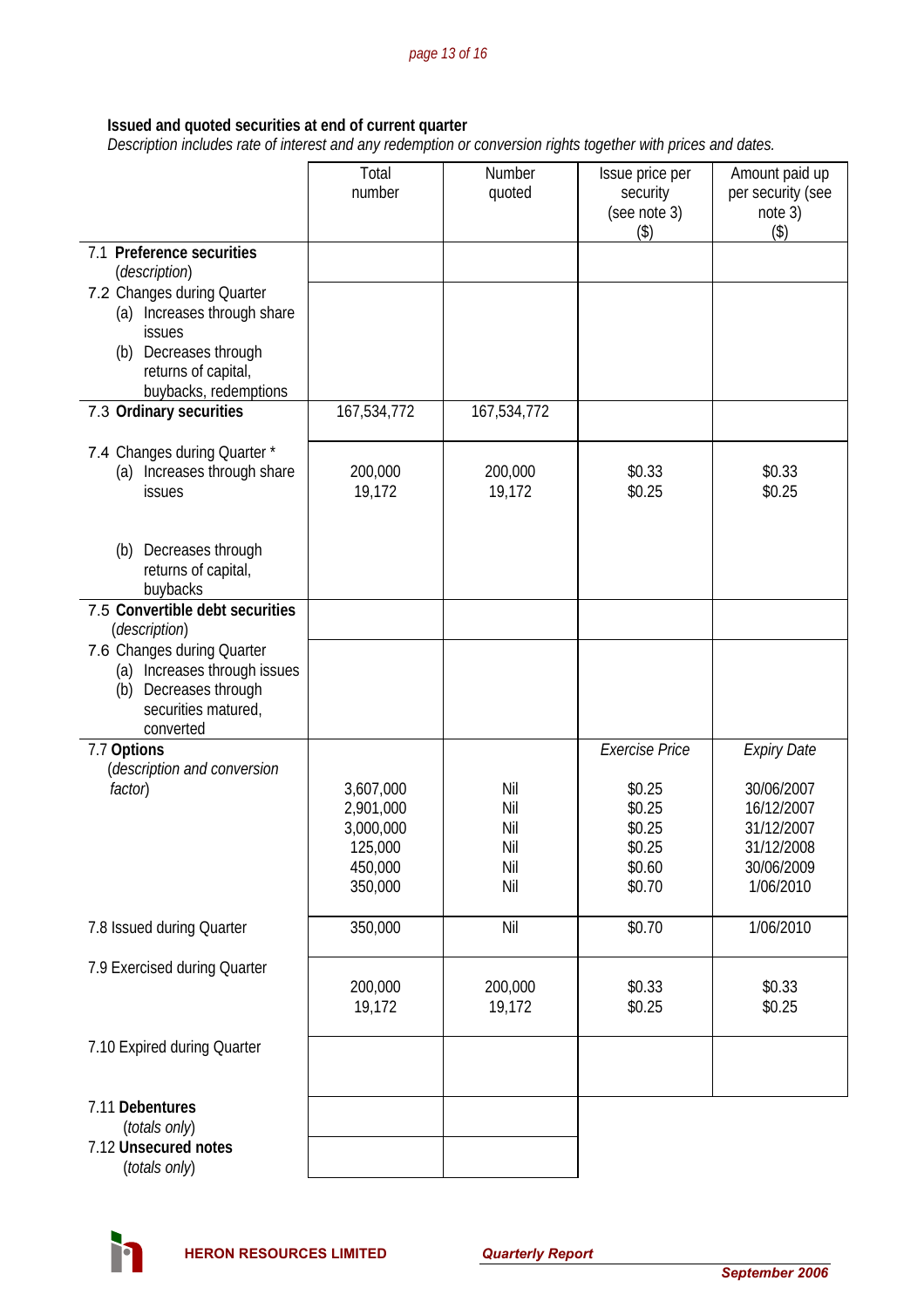### **Compliance 2.2 Details of outlays made by other entities to establish or increase their share in projects in which the reporting entity has an interest.**

- 1. Inco Limited, as general partner of Inco Australia Limited Partnership and Inco Resources (Australia) Pty Limited may earn a 60%interest in the Kalgoorlie Nickel Project tenements through completing a Feasibility Study and procuring finance to build a nickel laterite mining and processing operation, with the cost of feasibility estimated to be \$90,000,000 (US\$68,000,000 assuming an exchange rate of 0.75).
- 2. Bronzewing Gold NL (Bronzewing) may earn a 70% interest in precious metals from Heron's King of Creation Project through expending \$250,000 within four years.
- 3. Jackson Gold Limited (Jackson) may earn a 70% interest in gold and silver minerals through expending \$300,000 within four years. Once Jackson earns its equity, Heron may at its sole discretion contribute on a pro-rata basis, or convert to a 20% free-carried equity to the completion of a Bankable Feasibility Study that recommends commencement of mining, or convert to a 2.5% royalty for recovered metal.
- 4. Dampier Mining Pty Ltd (Dampier) may earn an initial 60% interest in the mineral rights of the Bandicoot Range Project by the expenditure of \$200,000 within three years of the grant of the Project tenement. Dampier will pay Regent \$25,000 when the Project tenement is granted. Heron or its nominee may then elect to contribute to expenditure on a pro-rata basis or Dampier can spend a further \$200,000 to earn a further 20% interest. Upon earning an 80% interest, Dampier will pay Heron or its nominee a further \$100,000 and free-carry Heron's interest through to a Bankable Feasibility Study (should Dampier so proceed).
- 5. Yilgarn Mining Limited (YML) may earn a 70% interest in the Kanowna South Project by expenditure of \$700,000 within three years of the grant of the Kanowna South Project tenements. YML will reimburse Heron for certain expenses (\$30,000). Upon earning the 70% interest, YML will free carry Heron's 30% interest through to a Decision to Mine (should YML proceed to that position).
- 6. By an Agreement between Portman Mining Limited and Heron dated 31 May 1999, Heron sold to Portman the rights to explore and mine for iron ore at Bungalbin, and also agreed to sell the Bungalbin tenements as mining leases to Portman. Heron has a royalty based on tonnes of iron ore sold by Portman. The Agreement allowed five years to Portman to commence mining operations (which it has not done), but also provided for a two year extension of that period, which Heron agreed to (to July 2007).
- 7. Heron entered into an Option Agreement with Gary and Raymond Jefferies and other parties for tenements in the Bencubbin area on 28 June 2006. The option is for two years and if exercised allows Heron to purchase the tenements 100%. Heron must spend a minimum of \$100,000 during the option period and keep the tenements in good standing.
- 8. Heron entered into an asset sale agreement on 14 July 2006, with Polaris Metals NL (Polaris), whereby Heron has sold and Polaris has bought certain iron-ore mining tenements held by Heron. Heron is to receive 29,729,703 Polaris shares and 15,000,000 Polaris performance options in consideration for the transaction.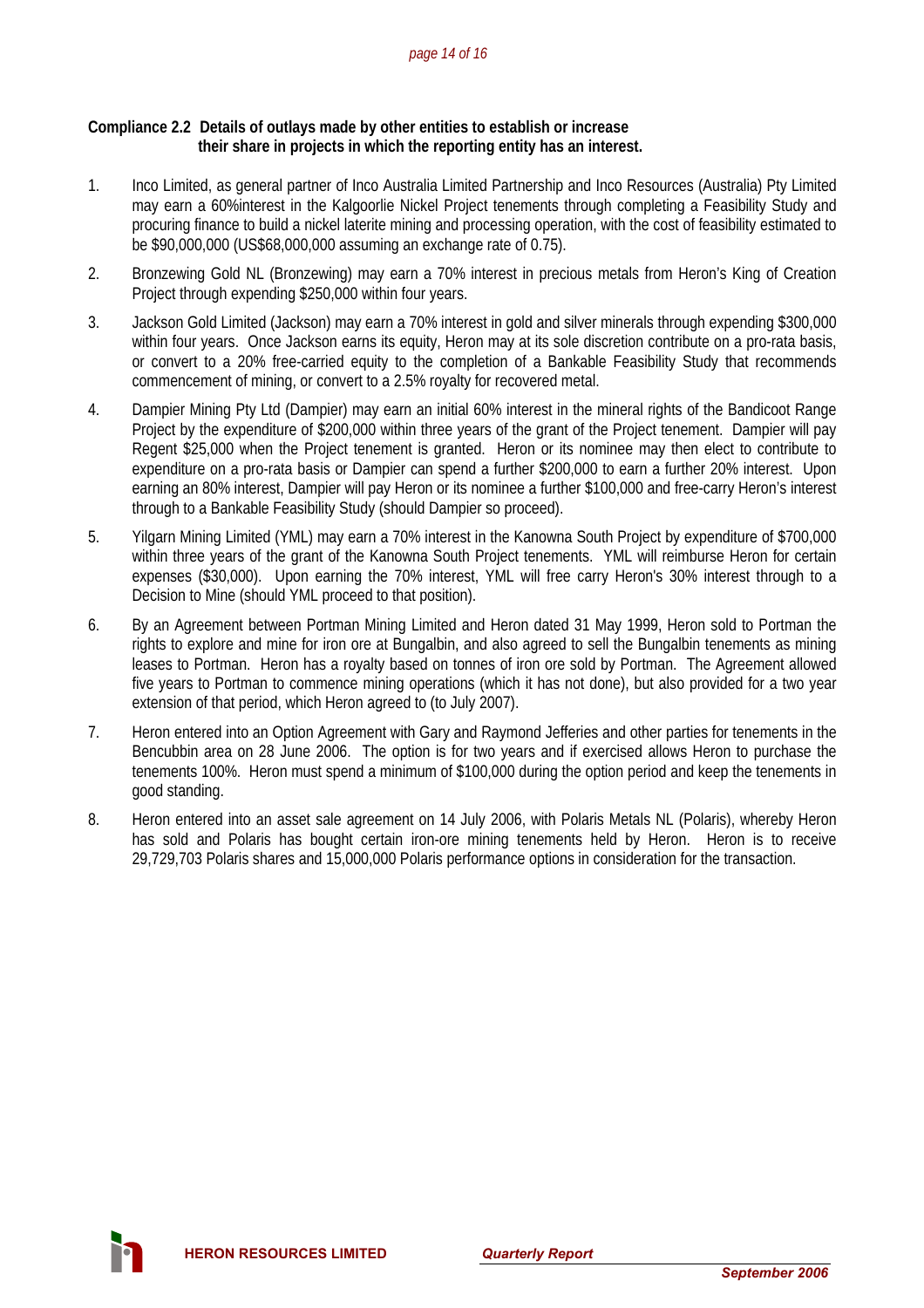|  | 6.1 |  | Interests in Mining Tenements transferred, relinquished, reduced or lapsed |  |  |  |
|--|-----|--|----------------------------------------------------------------------------|--|--|--|
|--|-----|--|----------------------------------------------------------------------------|--|--|--|

| Tenement               | Nature of Interest          | % Begin Quarter | % End Quarter |
|------------------------|-----------------------------|-----------------|---------------|
| M16/00493              | <b>Registered Holder</b>    | 100             |               |
| M16/00494              | <b>Registered Holder</b>    | 100             |               |
| M16/00495              | <b>Registered Holder</b>    | 100             |               |
| E08/01642              | <b>Registered Applicant</b> | 100             | O             |
| E70/02768              | <b>Registered Applicant</b> | 100             | 0             |
| E15/00807              | <b>Registered Applicant</b> | 100             | 0             |
| E80/02951              | <b>Registered Applicant</b> | 100             | 0             |
| E80/02953              | <b>Registered Applicant</b> | 100             | O             |
| E24/00133              | <b>Registered Applicant</b> | 100             | O             |
| EPM15032               | Registered Applicant        | 100             | O             |
| E16/00326              | <b>Registered Applicant</b> | 100             | O             |
| E24/00120              | <b>Registered Holder</b>    | 100             | O             |
| P <sub>16</sub> /02149 | <b>Registered Holder</b>    | 100             | 0             |
| P <sub>16</sub> /02150 | <b>Registered Holder</b>    | 100             | O             |
| P16/02151              | <b>Registered Holder</b>    | 100             | 0             |
| P24/03773              | <b>Registered Holder</b>    | 100             | 0             |
| P24/03774              | <b>Registered Holder</b>    | 100             | 0             |

## **6.2 Interests in Mining Tenements acquired or increased**

| <b>Tenement</b> | Nature of Interest          | % Begin Quarter  | % End Quarter |
|-----------------|-----------------------------|------------------|---------------|
| EPM15714        | <b>Registered Applicant</b> | $\boldsymbol{0}$ | 100           |
| EPM15719        | <b>Registered Applicant</b> | $\mathbf 0$      | 100           |
| EPM15720        | <b>Registered Applicant</b> | $\mathbf 0$      | 100           |
| EPM15721        | <b>Registered Applicant</b> | $\mathbf 0$      | 100           |
| EPM15722        | <b>Registered Applicant</b> | $\mathbf 0$      | 100           |
| P16/02335       | <b>Registered Applicant</b> | $\mathbf 0$      | 100           |
| P16/02336       | <b>Registered Applicant</b> | $\mathbf 0$      | 100           |
| P16/02337       | <b>Registered Applicant</b> | $\mathbf 0$      | 100           |
| P16/02338       | <b>Registered Applicant</b> | $\mathbf 0$      | 100           |
| P16/02339       | <b>Registered Applicant</b> | $\mathbf 0$      | 100           |
| E29/00613       | <b>Registered Applicant</b> | $\mathbf{0}$     | 100           |
| E38/01911       | <b>Registered Applicant</b> | $\mathbf 0$      | 100           |
| E38/01244       | Registered Applicant        | $\mathbf 0$      | 100           |
| E69/02252       | <b>Registered Applicant</b> | $\mathbf 0$      | 100           |
| E69/02253       | <b>Registered Applicant</b> | $\mathbf{0}$     | 100           |
| E31/00729       | <b>Registered Applicant</b> | 0                | 100           |
| E28/01660       | <b>Registered Applicant</b> | $\mathbf 0$      | 100           |
| E29/00618       | <b>Registered Applicant</b> | $\mathbf 0$      | 100           |
| E80/03717       | <b>Registered Applicant</b> | $\mathbf{0}$     | 100           |
| E70/03044       | <b>Registered Applicant</b> | $\mathbf 0$      | 100           |
| E383/06         | <b>Registered Applicant</b> | $\mathbf 0$      | 100           |
| E384/06         | <b>Registered Applicant</b> | $\mathbf 0$      | 100           |
| P15/04820       | <b>Registered Applicant</b> | $\mathbf{0}$     | 100           |
| E38/01926       | <b>Registered Applicant</b> | $\mathbf 0$      | 100           |
| E63/01061       | <b>Registered Applicant</b> | $\mathbf{0}$     | 100           |
| E70/03052       | <b>Registered Applicant</b> | $\mathbf 0$      | 100           |
| P39/04557       | Registered Applicant        | $\mathbf 0$      | 100           |
| P39/04558       | <b>Registered Applicant</b> | $\mathbf 0$      | 100           |
| P39/04559       | Registered Applicant        | $\mathbf 0$      | 100           |
| E24/00149       | <b>Registered Applicant</b> | $\mathbf 0$      | 100           |
| E39/01254       | <b>Registered Applicant</b> | $\mathbf 0$      | 100           |
| E39/01255       | <b>Registered Applicant</b> | $\mathbf{0}$     | 100           |